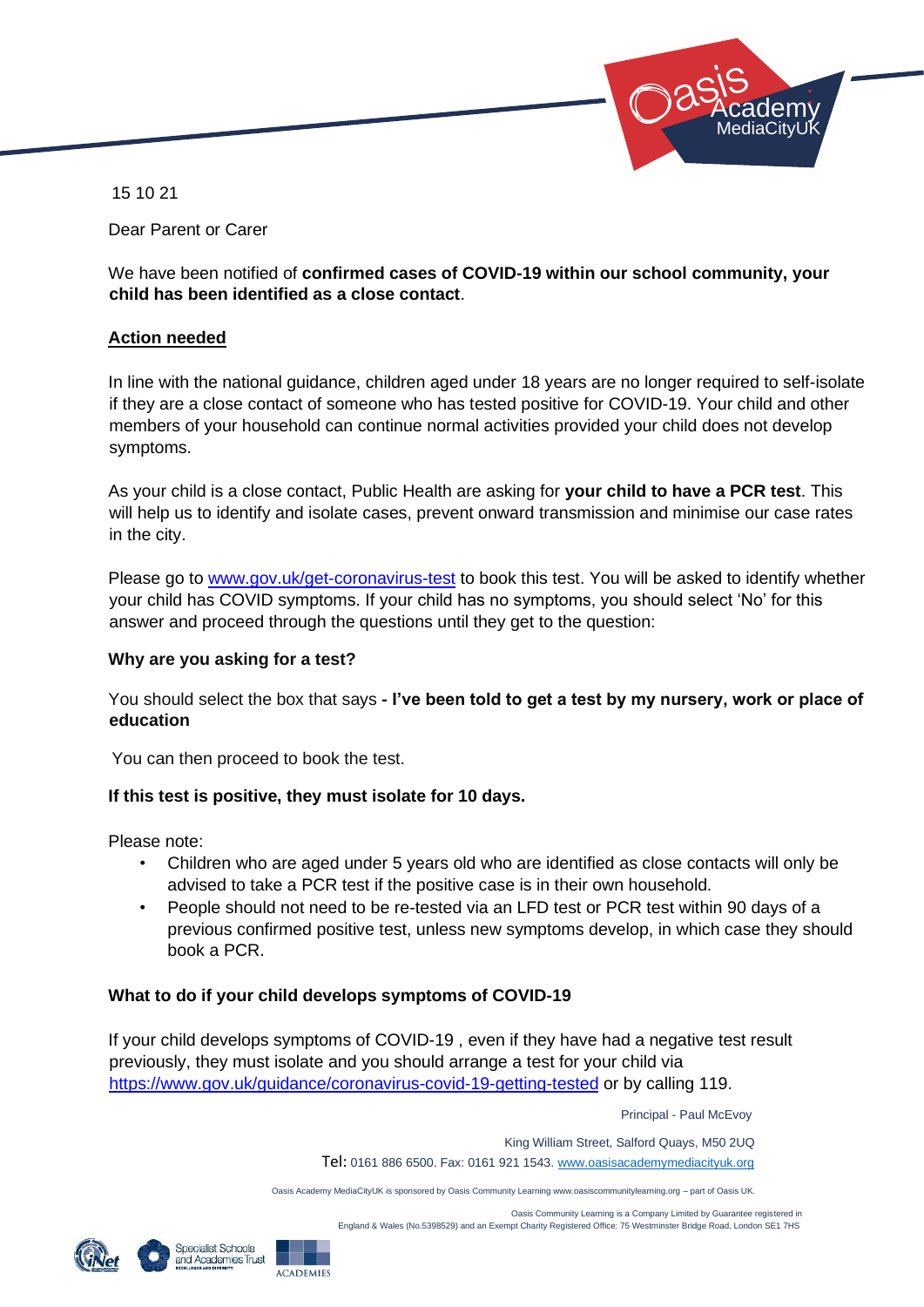

- If the test result is positive, your child will be required to self-isolate for a period of 10 days from the day that their symptoms started. Please inform us if your child has a positive test result.
- If your child's test result is negative, they can continue with their normal activities if they are well enough to do so.

Please visit the link to Public Health England's guidance for households with possible Covid19 infections:

[https://www.gov.uk/government/publications/covid-19-stay-at-home-guidance/stay-at](https://www.gov.uk/government/publications/covid-19-stay-at-home-guidance/stay-at-home-guidance-for-households-with-possible-coronavirus-covid-19-infection)[homeguidance-for-households-with-possible-coronavirus-covid-19-infection](https://www.gov.uk/government/publications/covid-19-stay-at-home-guidance/stay-at-home-guidance-for-households-with-possible-coronavirus-covid-19-infection) 

#### In Salford

1. We are **still advising immediate isolation** to anyone who is suffering three **classical symptoms**, namely: new continuous cough; a high temperature (fever); or a loss of or change in normal sense of taste or smell, or have a positive test result

2. Children who are unwell with any of the symptoms below are **not expected to isolate immediately** but we would advise that they go for a test to rule out COVID19.

Non-classical symptoms include:

- Vomiting/nausea/off your food
- Diarrhoea
- Sleeping more than usual/extreme tiredness
- Listless/restless/agitated
- Shortness of breath
- Feeling cold
- Headache
- Severe body aches
- Sore throat
- Congested or runny nose
- Skin rash
- Complaining of anything that is not feeling themselves

3. To book a test please visit [www.gov.uk/get-coronavirus-test](http://www.gov.uk/get-coronavirus-test) [and](http://www.gov.uk/get-coronavirus-test), when prompted, click the box "My local council has asked me to get a test, even though I do not have symptoms" (see below).

 Principal - Paul McEvoy **Test and Trace Support Payments** If a person is asked to self-isolate by NHS Test and Trace and is on a low income, unable to work from home and will lose income as a result, they may be entitled to a payment of £500 from their local authority under the Test and Trace Support Payment scheme.

> King William Street, Salford Quays, M50 2UQ Tel: 0161 886 6500. Fax: 0161 921 1543[. www.oasisacademymediacityuk.org](http://www.oasisacademymediacityuk.org/)

Oasis Academy MediaCityUK is sponsored by Oasis Community Learning www.oasiscommunitylearning.org – part of Oasis UK.



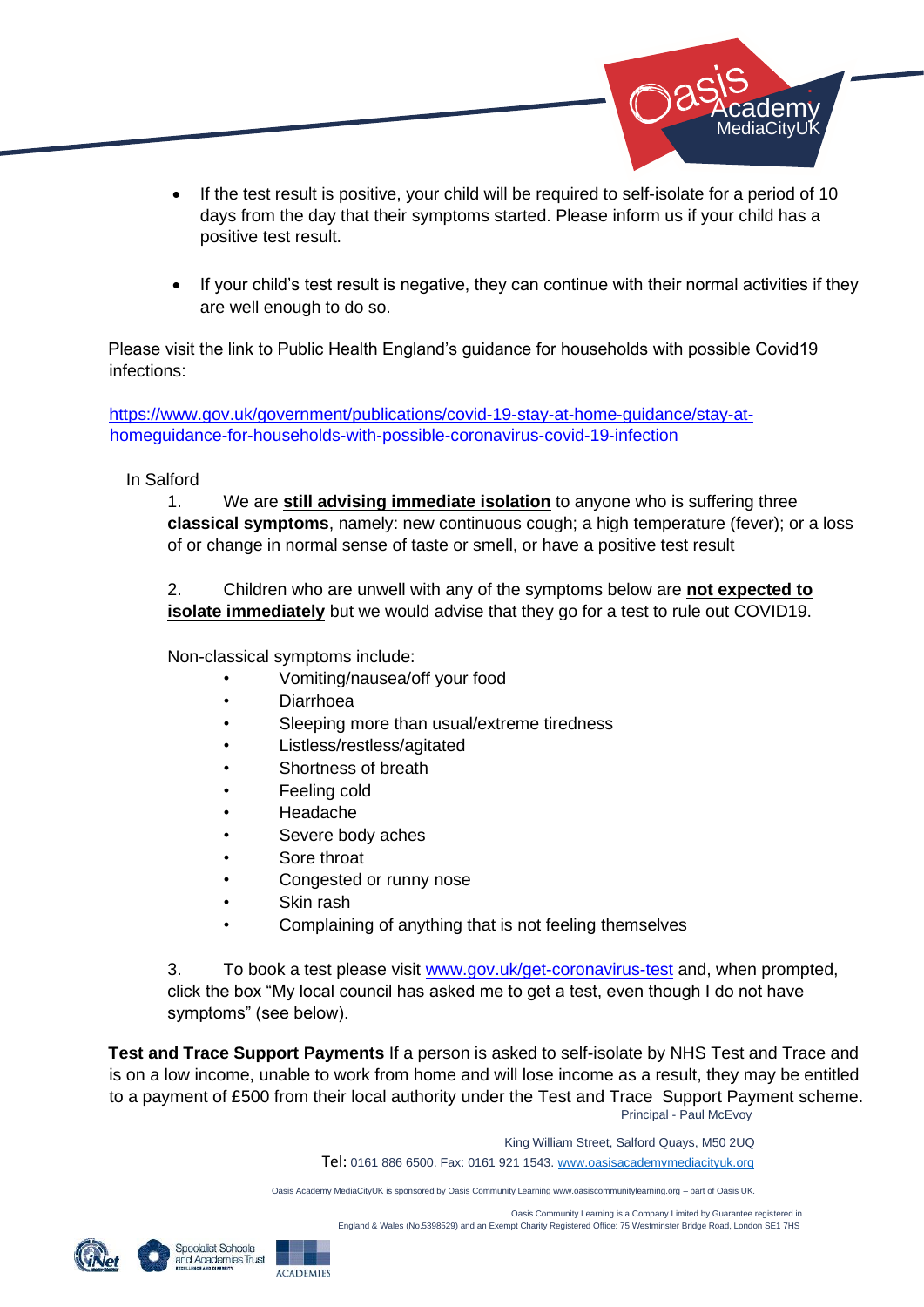

This now applies to parents/ carers who cannot work from home and will lose income by selfisolating or staying at home to care for the child.

Further details are available via: [https://www.salford.gov.uk/benefits/test](https://www.salford.gov.uk/benefits/test-and-trace-support-payments/my-child-is-having-to-isolate/)[andtracesupportpayments/my-child-is-having-to-isolate/](https://www.salford.gov.uk/benefits/test-and-trace-support-payments/my-child-is-having-to-isolate/) 

Please remember, although COVID-19 is circulating in the community, usual childhood illnesses are too; and it is important that these are not missed. Please contact your GP or NHS111 if you are worried; or call 999 if seriously unwell.

If you have any questions or concerns please refer to the government website, or call The Spirit of Salford Helpline on 0800 952 1000 Further information is included in the information sheet below.

Best wishes

Mr McEvoy

Principal

Principal - Paul McEvoy

 King William Street, Salford Quays, M50 2UQ Tel: 0161 886 6500. Fax: 0161 921 1543[. www.oasisacademymediacityuk.org](http://www.oasisacademymediacityuk.org/)

Oasis Academy MediaCityUK is sponsored by Oasis Community Learning www.oasiscommunitylearning.org – part of Oasis UK.

 Oasis Community Learning is a Company Limited by Guarantee registered in England & Wales (No.5398529) and an Exempt Charity Registered Office: 75 Westminster Bridge Road, London SE1 7HS